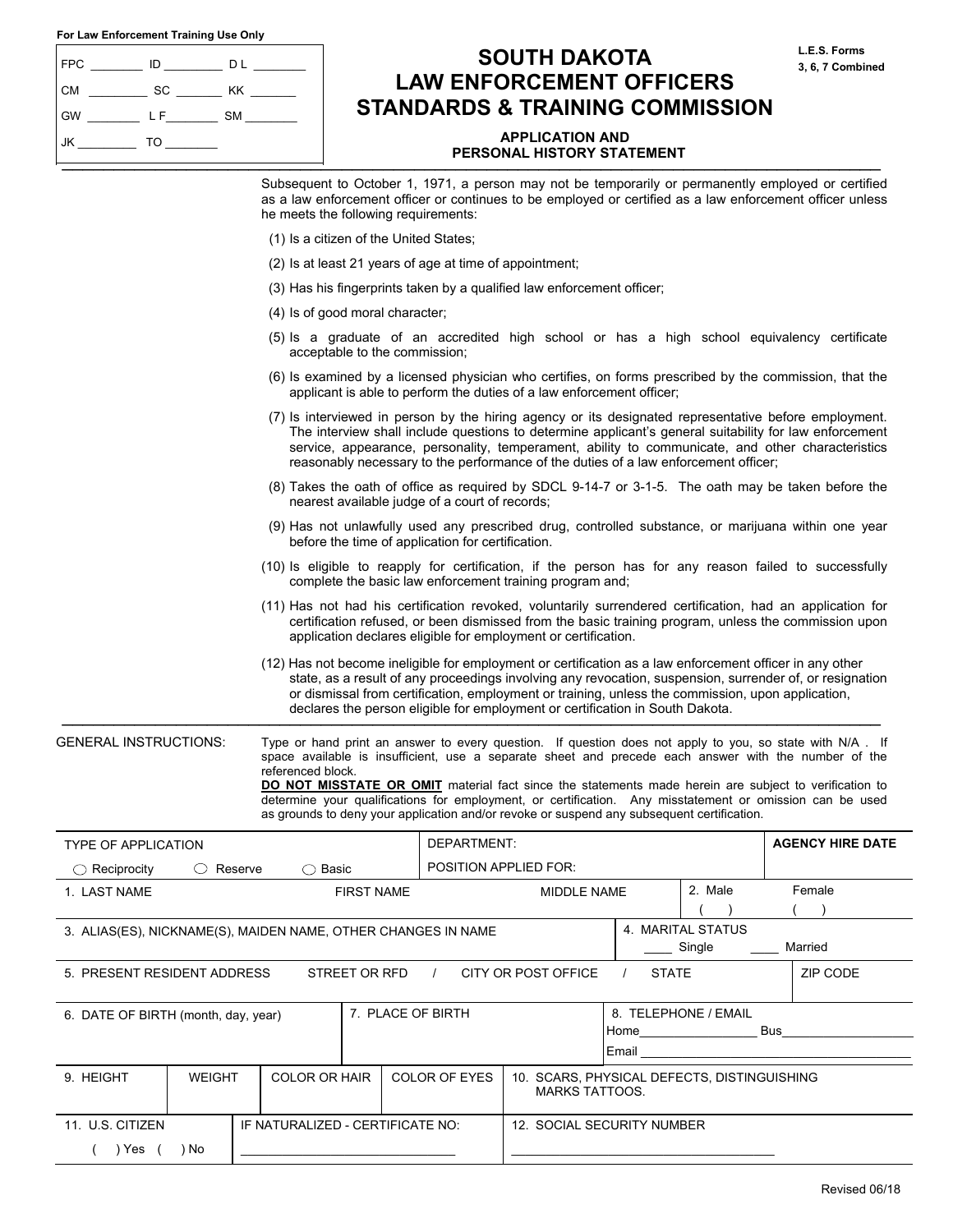# 13. EDUCATION:

## A. List all high schools attended.

| <b>NAME</b> | <b>LOCATION</b> | <b>DATES</b><br><b>ATTENDED</b> | <b>YEARS</b><br><b>COMPLETED</b> | GRADUATED<br>Yes | No |
|-------------|-----------------|---------------------------------|----------------------------------|------------------|----|
|             |                 |                                 |                                  |                  |    |
|             |                 |                                 |                                  |                  |    |

B. If not a High School graduate, have you completed the General Educational Development (GED) tests. Yes\_\_\_\_ No\_\_\_ If yes, when? \_\_\_\_\_\_\_\_\_\_\_\_\_\_\_\_\_\_\_\_\_\_\_\_\_\_\_\_ Where \_\_\_\_\_\_\_\_\_\_\_\_\_\_\_\_\_\_\_\_\_\_\_\_\_\_\_\_\_\_\_\_\_\_\_\_\_\_\_\_\_\_\_\_\_\_\_\_\_\_\_\_\_\_\_\_\_\_\_

## C. Higher education. List information below for all colleges or universities attended.

| Name and Location of College or University | Dates Attended |    | <b>Credit Hours</b> |         | Degree | Year  |
|--------------------------------------------|----------------|----|---------------------|---------|--------|-------|
|                                            | From           | To | Semester            | Quarter | Rec'd  | Rec'd |
|                                            |                |    |                     |         |        |       |
|                                            |                |    |                     |         |        |       |
|                                            |                |    |                     |         |        |       |
|                                            |                |    |                     |         |        |       |
|                                            |                |    |                     |         |        |       |

Major and minor college courses.

D. Other schools or training (trade, vocational, business, or military). Give for each the name and location of school, dates attended, subjects studied, certificate, and any other pertinent data.

## 14. VEHICLE OPERATOR'S LICENSE (Driver's, Chauffeur's, etc.) Give the following information concerning any vehicle operator's license you have held or now hold:

| Kind of License | Place of Issue | License # | <b>Expiration Date</b> |
|-----------------|----------------|-----------|------------------------|
|                 |                |           |                        |
|                 |                |           |                        |

15. Have you ever had your drivers license, in any state suspended or revoked?

|  |  |  | () Yes () No If yes, give details, including reasons, state dates, etc. |  |
|--|--|--|-------------------------------------------------------------------------|--|
|--|--|--|-------------------------------------------------------------------------|--|

|  |      |      | 16. Have you ever had your law enforcement certification suspended, revoked or voluntarily surrendered, OR have you ever been<br>dismissed from a law enforcement certification course, employment or training in South Dakota or any other state. |
|--|------|------|----------------------------------------------------------------------------------------------------------------------------------------------------------------------------------------------------------------------------------------------------|
|  | )Yes | ) No | If yes, give details, including reasons, state dates, etc                                                                                                                                                                                          |

|  |  | 17. Have you unlawfully used any prescribed drug, controlled substance, or marijuana within in the past 365 days? |  |  |  |
|--|--|-------------------------------------------------------------------------------------------------------------------|--|--|--|
|--|--|-------------------------------------------------------------------------------------------------------------------|--|--|--|

( ) Yes ( ) No If yes, give details, including reasons, dates, etc.

| 18. Have you ever voluntarily surrendered any professional/occupational certification or license or have you ever had any |
|---------------------------------------------------------------------------------------------------------------------------|
| professional/occupation certification or license suspended or revoked?                                                    |
|                                                                                                                           |

|  | ( )Yes | $\left( \begin{array}{c} \end{array} \right)$ No $\left( \begin{array}{c} \end{array} \right)$ |  |  | If yes, give details, including reasons, names of companies, dates, etc |  |
|--|--------|------------------------------------------------------------------------------------------------|--|--|-------------------------------------------------------------------------|--|
|--|--------|------------------------------------------------------------------------------------------------|--|--|-------------------------------------------------------------------------|--|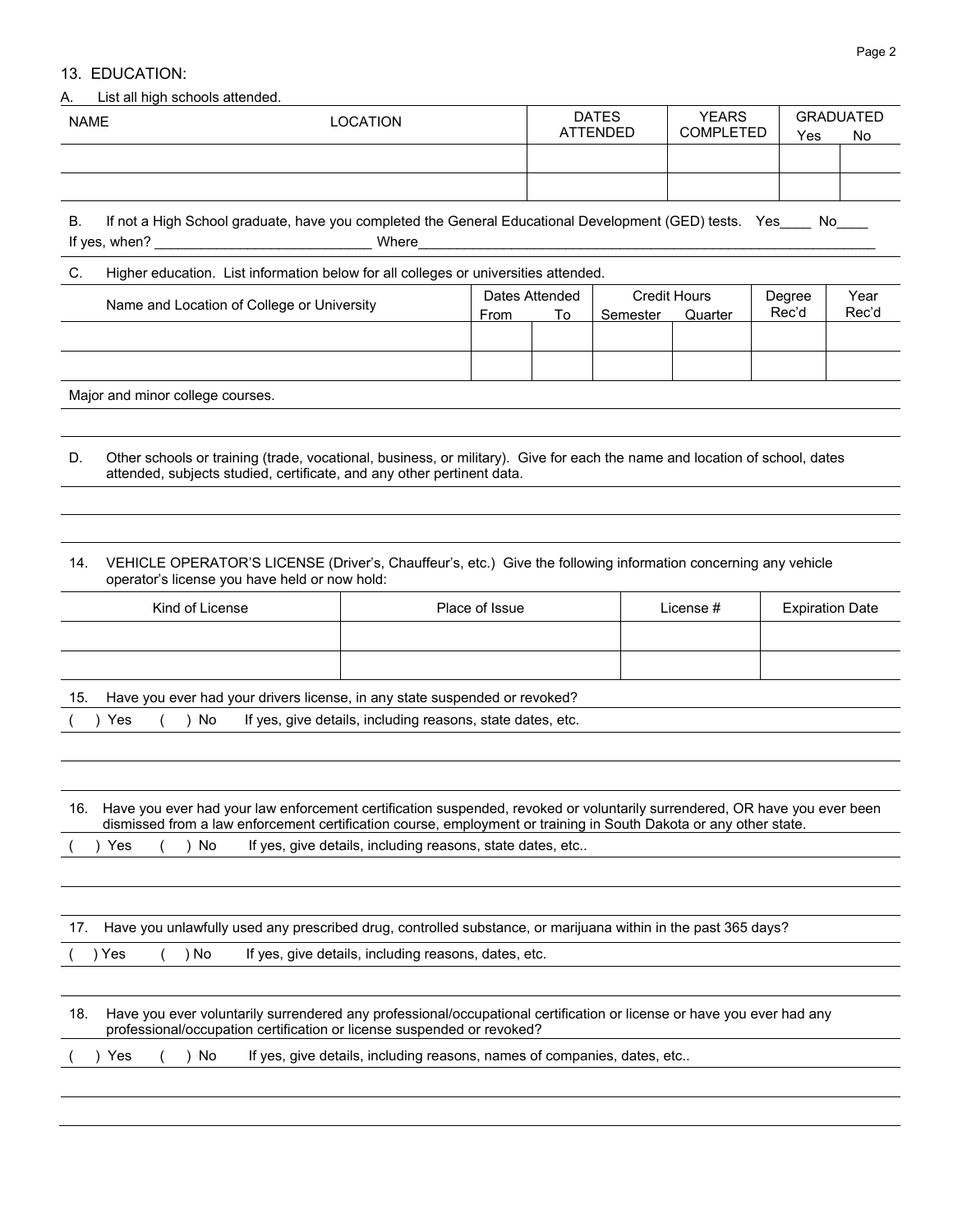19. DETENTION, ARREST, CRIMINAL LITIGATION, CRIMINAL SUMMONS, CITATIONS, and/or CONVICTION. List **ALL**, including juvenile, and traffic tickets. Be advised that pursuant to SDCL 23-3-42, and not withstanding any legal advice you may have received to the contrary, you **MUST** list any suspended imposition or suspended execution of sentence. *Failure to disclose all the required information may result in denial of your application. If your application is denied you must wait one year to reapply to the academy.* 

|  |  | A. Have you ever been arrested or detained by a law enforcement agency? () Yes () No |  |  |  |  |
|--|--|--------------------------------------------------------------------------------------|--|--|--|--|
|--|--|--------------------------------------------------------------------------------------|--|--|--|--|

If the answer to the above question is YES, list below the date, place, and details of each incident.

## 20. MILITARY SERVICE \*Submit copy of **DD 214** with application\*

| _ _ _ _ _ _ _ _ _ _ _ _<br>- - - -<br>_ - |      |    |                   |
|-------------------------------------------|------|----|-------------------|
| <b>Branch</b>                             | From | To | Type of Discharge |
|                                           |      |    |                   |
|                                           |      |    |                   |

### 21. EMPLOYMENT (Last 5 yrs.)

| Employer | From | To | Supervisor Name and Number   General Duties |  |
|----------|------|----|---------------------------------------------|--|
|          |      |    |                                             |  |
|          |      |    |                                             |  |
|          |      |    |                                             |  |
|          |      |    |                                             |  |
|          |      |    |                                             |  |

### 22. REFERENCES (List 3 not relatives or employers)

| Name                              | Address | Occupation |  |
|-----------------------------------|---------|------------|--|
|                                   |         |            |  |
|                                   |         |            |  |
|                                   |         |            |  |
| 23. EMERGENCY MEDICAL INFORMATION |         |            |  |

| Name - Primary Physician/Emergency Care Physician | Phone |
|---------------------------------------------------|-------|
|                                                   |       |

## **AUTHORIZATION TO RELEASE INFORMATION AND ENDORSEMENT OF APPLICATION**

As an applicant for a position as a law enforcement officer in the State of South Dakota, I am required to furnish information for use in determining my moral, physical and mental qualifications. In this connection, I authorize release of any and all information that you may have concerning me, including information of a confidential or privileged nature, to include internal investigation files.

I hereby release you, your organization, or others including the Military National Personnel Records Center/National Archives Administration from any liability or damage which may result from furnishing the information requested.

I understand that a background investigation will be conducted to verify the authenticity and completeness of the information furnished by me.

I certify that there are no misrepresentations, omissions, or falsifications in the foregoing statements and answers, and that the entries made by me above are true, complete, and correct to the best of my knowledge and belief and are made in good faith.

I further agree and consent in advance to being summarily discharged without cause or hearing if any of the above information contains any misrepresentations of falsification or if any material information has been omitted.

 $\mathcal{L}_\text{max}$  , and the set of the set of the set of the set of the set of the set of the set of the set of the set of the set of the set of the set of the set of the set of the set of the set of the set of the set of the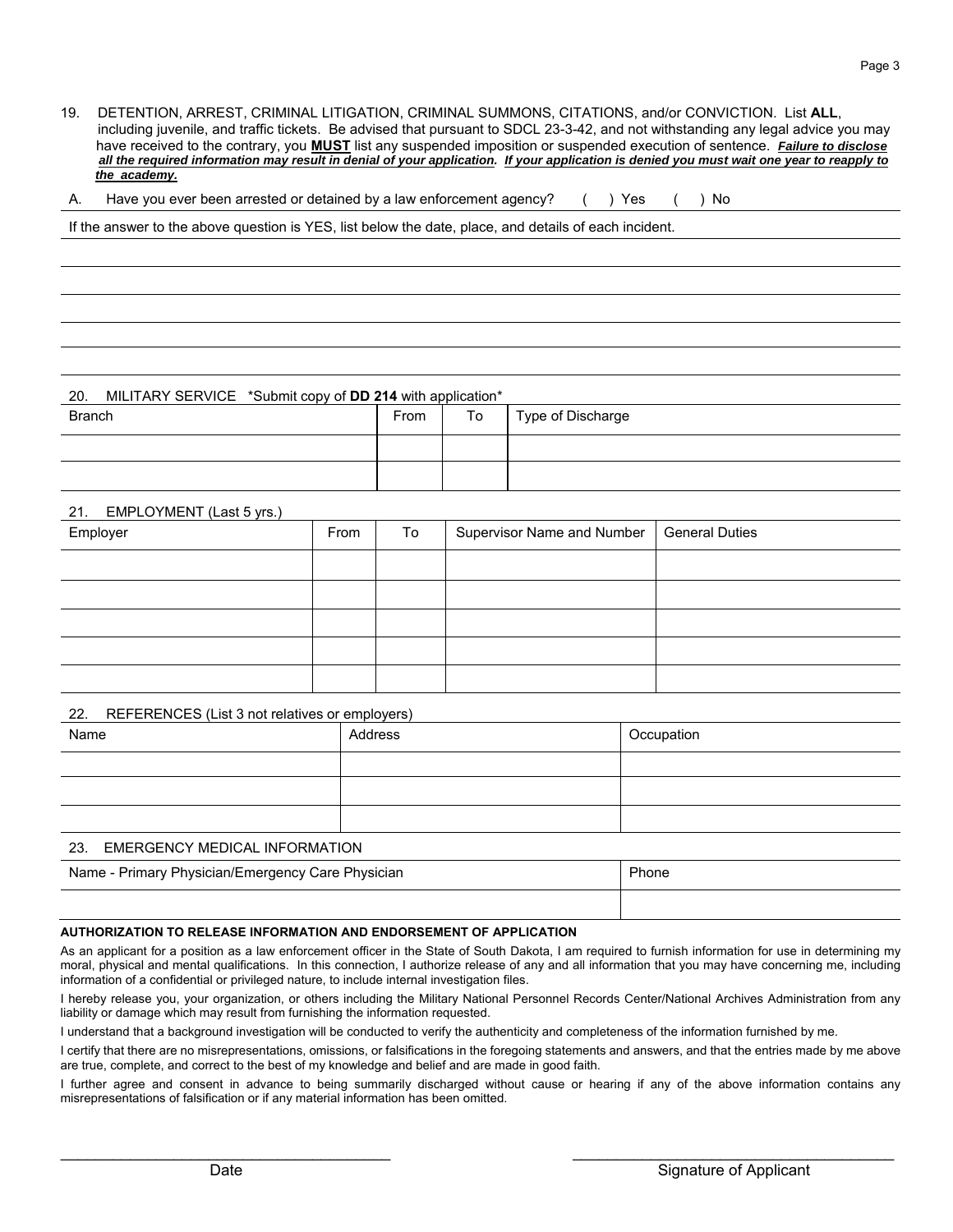| STATE OF SOUTH DAKOTA                                         |     |                                                                                                                                                     |
|---------------------------------------------------------------|-----|-----------------------------------------------------------------------------------------------------------------------------------------------------|
| COUNTY OF THE COUNTY OF                                       | SS. |                                                                                                                                                     |
|                                                               |     |                                                                                                                                                     |
|                                                               |     | the laws of the United States, the Constitution and the laws of the State of South Dakota, and that I will faithfully discharge                     |
|                                                               |     |                                                                                                                                                     |
|                                                               |     |                                                                                                                                                     |
|                                                               |     | Signature                                                                                                                                           |
|                                                               |     |                                                                                                                                                     |
| (SEAL)                                                        |     |                                                                                                                                                     |
|                                                               |     | Signature                                                                                                                                           |
|                                                               |     |                                                                                                                                                     |
|                                                               |     | TITLE (Judge Of a Court of Record)                                                                                                                  |
|                                                               |     |                                                                                                                                                     |
|                                                               |     | Date and Year                                                                                                                                       |
|                                                               |     |                                                                                                                                                     |
| of the requirements of this program.                          |     | I certify applicant was selected according to the South Dakota Law Enforcement Officers Standards program and to the best of my knowledge meets all |
|                                                               |     | /s/                                                                                                                                                 |
|                                                               |     | Mayor, Commissioner or Agency Administrator                                                                                                         |
|                                                               |     |                                                                                                                                                     |
| Must Provide Department Employment/Hire Date                  |     | City of County                                                                                                                                      |
|                                                               |     |                                                                                                                                                     |
|                                                               |     |                                                                                                                                                     |
|                                                               |     | Document check list for submission to Law Enforcement Training (submit all <i>original</i> documents):                                              |
|                                                               |     | Will complete - state firearms qualification course and agency's Use of Force                                                                       |
|                                                               |     | Response to Resistance training (cannot perform law enforcement duties until completed)                                                             |
| ⊔                                                             |     | Has completed - the state firearms qualification course and agency's Use of Force                                                                   |
|                                                               |     | or Response to Resistance training (is able to perform law enforcement duties)                                                                      |
|                                                               |     | $\Box$ Previous employer has been contacted regarding any possible Brady/Giglio issue(s).                                                           |
|                                                               |     | Applies to anyone who has previous law enforcement, corrections, or dispatching experience.                                                         |
|                                                               |     | Completed LES Form; (Form is due within 10 days after officer is hired)                                                                             |
|                                                               |     | DD 214 - Member 4 form containing separation/character of service information                                                                       |
|                                                               |     | Medical Verification of Physical Ability; (Form is due within 10 days after officer is hired)                                                       |
|                                                               |     | Agency Oath of Office (Form is due within 10 days after officer is hired)                                                                           |
| Fingerprint cards (Due within 10 days after officer is hired) |     |                                                                                                                                                     |

Page 4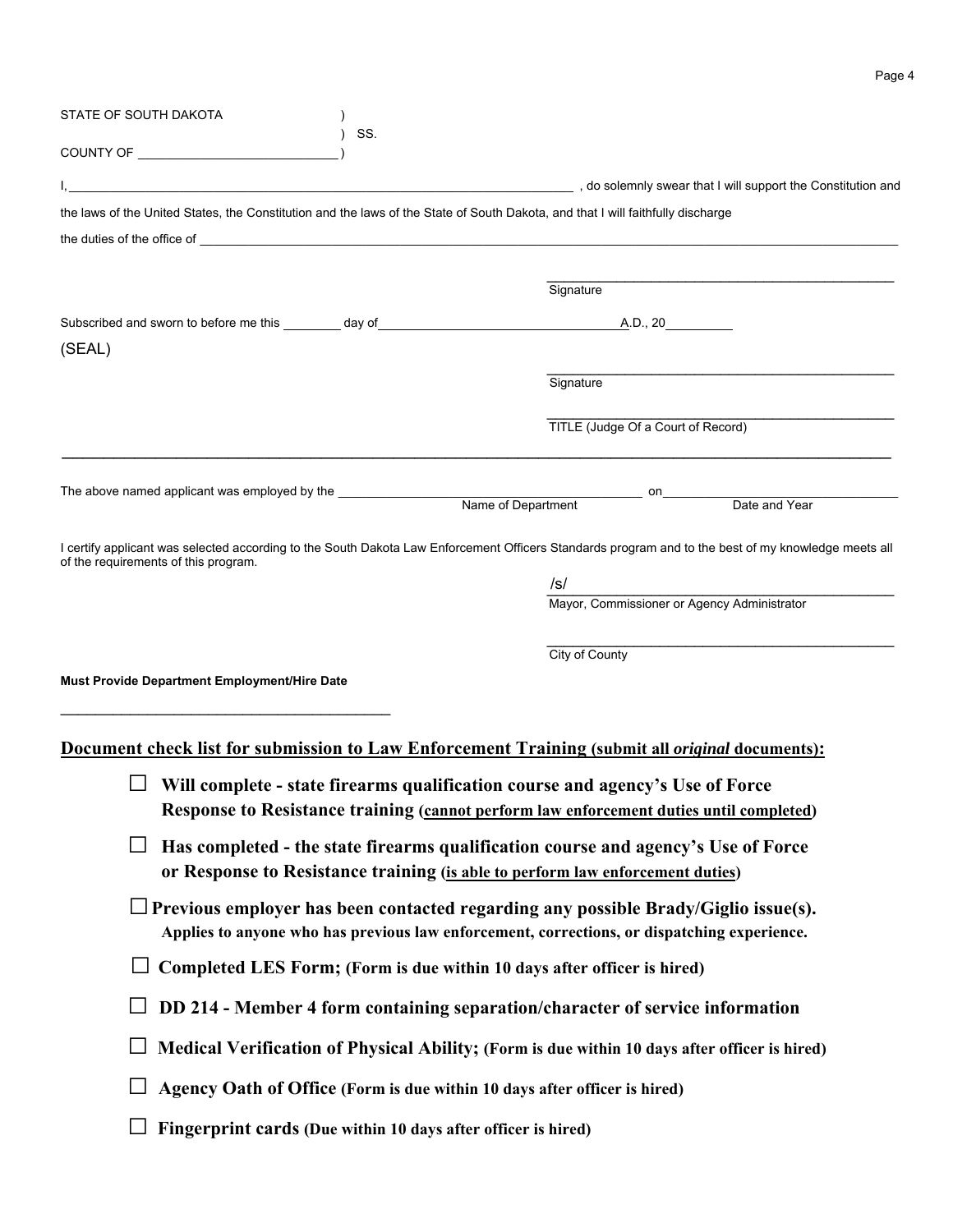# **South Dakota Law Enforcement Training Center Pierre, South Dakota**

# *MEDICAL VERIFICATION OF PHYSICAL ABILITY*

This form is designed to assist the administration of the South Dakota Law Enforcement Training Center in determining whether a student is physically able to perform the duties of a law enforcement officer and complete the required activities in the Basic Training Program. This form is a required part of the student's certification to become a law enforcement officer and application to attend the Basic Academy. Unless this form is signed by the student's physician and submitted with the application, a student will not be allowed to participate in a Basic Training Program. Examining Physician's signature and initials are required on all three pages, 5-7. All three Medical form pages, 5-7, are to be returned to Law Enforcement Training.

| <b>Student Information</b>             |                |                                                                                               | Box 1                                                                                                                              |
|----------------------------------------|----------------|-----------------------------------------------------------------------------------------------|------------------------------------------------------------------------------------------------------------------------------------|
|                                        | Name: First MI | Last                                                                                          |                                                                                                                                    |
| the disclosure of such information.    |                | I hereby request and authorize my examining physician to release the information contained in | this<br>form. I further agree to release and hold harmless my examining physician from any and all liability that might arise from |
| <b>Student Signature</b>               |                | Date                                                                                          |                                                                                                                                    |
|                                        |                |                                                                                               |                                                                                                                                    |
| <b>Examining Physician Information</b> |                |                                                                                               | Box 2                                                                                                                              |
|                                        | Name: Tirst MI |                                                                                               |                                                                                                                                    |
|                                        |                | Last                                                                                          |                                                                                                                                    |
|                                        |                |                                                                                               |                                                                                                                                    |
|                                        |                |                                                                                               |                                                                                                                                    |
|                                        |                | Professional Credentials (Licenses, Certifications, Etc.): ______________________             |                                                                                                                                    |
|                                        |                |                                                                                               |                                                                                                                                    |
| <b>Contact Information:</b>            |                |                                                                                               |                                                                                                                                    |
|                                        |                | Address:                                                                                      |                                                                                                                                    |
|                                        | Phone:         |                                                                                               |                                                                                                                                    |

# **Examining Physician Certification Box 3**

After examining the student listed in Box 1 of this form and reviewing the training requirements listed in Box 4 through Box 8 of this form, based on my education, training and experience, it is my opinion that the student has no medical or physical condition that would prevent the student from completing the physical requirements of the Basic Certification program and perform the duties of a law enforcement officer. Examining Physician's initials required in Box 4 through Box 8 of this form.

Signature **Signature** Revised 2-2012

 $\mathcal{L}_\text{max} = \mathcal{L}_\text{max} = \mathcal{L}_\text{max} = \mathcal{L}_\text{max} = \mathcal{L}_\text{max} = \mathcal{L}_\text{max} = \mathcal{L}_\text{max} = \mathcal{L}_\text{max} = \mathcal{L}_\text{max} = \mathcal{L}_\text{max} = \mathcal{L}_\text{max} = \mathcal{L}_\text{max} = \mathcal{L}_\text{max} = \mathcal{L}_\text{max} = \mathcal{L}_\text{max} = \mathcal{L}_\text{max} = \mathcal{L}_\text{max} = \mathcal{L}_\text{max} = \mathcal{$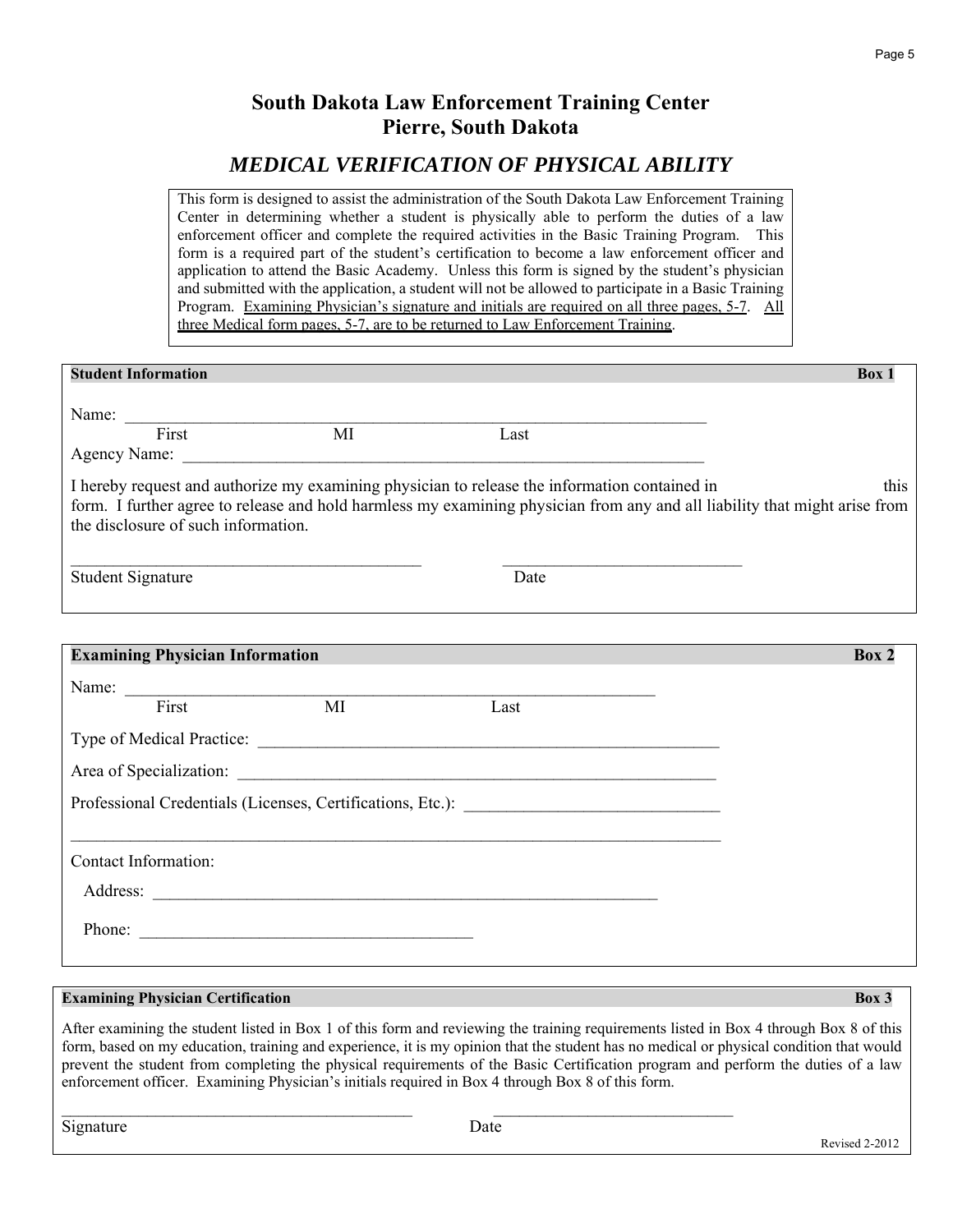### **Physical Requirements of Physical Training and Assessments** Box 4 **Box 4 Box 4 Box 4**

Basic Law Enforcement Certification includes 25 hours of physical fitness testing and activities. During their first days at the academy, students participate in a fitness assessment which includes sit-ups, push-ups, and a 1.5 mile run. Students who register a BP of 160/100, or higher, at this assessment **WILL NOT** be allowed to participate and will be referred to their physician for further testing. Thereafter, the students participate in fitness sessions which include running/walking (2- 5 miles maximum), calisthenics, including pushups, sit ups, leg lifts and other strength improving exercises, circuit training, aerobics, conditioning using jump ropes, resistance bands, and medicine balls, team sports, such as volleyball and basketball. At the conclusion of the academy, students again complete the fitness assessment to compare these results with their first week performance.

*Examining Physician's Initials* Revised 2-2012

## **Physical Requirements for Defensive Tactics Training Box 5**

Defensive Tactics Training is conducted throughout the academy, much of this training involves unarmed defense and close combat situations. Students will be involved in grappling, and deliver and receive strikes and kicks in dynamic scenarios, requiring a high level of physical exertion and body flexibility. Students will practice and demonstrate techniques involving pressure point application to sensitive areas of the body, dynamic forward, backward and lateral movements, and twisting and striking while swinging a baton. Handcuffing techniques will be performed, requiring flexibility and full range of movement of the wrist, arm and shoulder.

**Examining Physician's Initials Revised 6-2011** Revised 6-2011

## **Physical Requirements for Practical Exercises Box 6 <b>***Box 6* **Box 6 Box 6 Box 6 Box 6 Box 6 Box 6 Box 6 Box 6 Box 6 Box 6 Box 6 Box 6 Box 6 Box 6 Box 6 Box 6 Box 6 Box 6 Box 6 Box 6**

Students will be required to react to realistic scenarios involving simulated physical and weapon attacks in which they are expected to apprehend suspects, control resistance and restrain subjects. Officers will use training weapons, including firearms. During scenarios students may be required to run, crouch, crawl, kneel and fire handguns from various positions. Required movements will include entering and exiting a vehicle repeatedly, kneeling and standing for prolonged periods of time, and reaction to spontaneous threat situations with physical tactics and firearms skills that have already been taught. Scenarios will require sudden stops, starts and turns on hard surfaces. Scenarios may occur in all environments, such as inclement weather, hard surfaces, or stairwells.

*Examining Physician's Initials* \_\_\_\_\_\_\_

# **Physical Requirements of Emergency Vehicle Operation Training and American Contract Contract Contract Contract Box 7**

Each student must successfully complete Emergency Vehicle Operation Training (EVOC), an intensive battery of repeated driving drills conducted over one continuous five-day period. This battery subjects the student to several physically demanding maneuvers. Students drive in reverse for considerable distances, and perform reverse driving exercises that require significant rapid turns of the upper body and hips. The course also requires repeated sudden braking, stopping, and turning and requires a student to make strenuous, visual safety checks. These checks require considerable twisting of the head, neck, and upper body.

*Examining Physician's Initials* \_\_\_\_\_\_\_